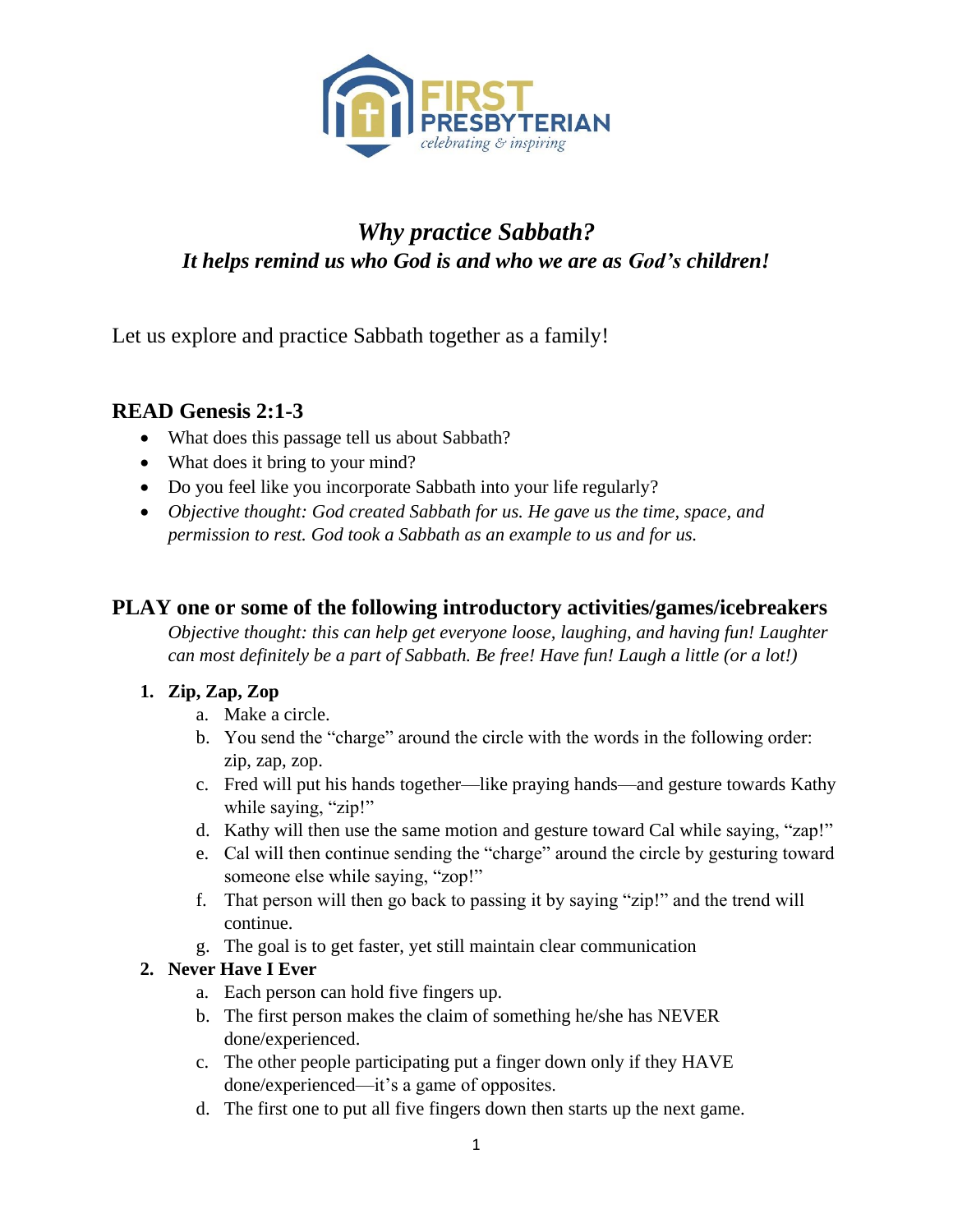#### **3. Pterodactyl**

- a. Have participants in the circle cup their lips around their teeth (as if trying to imitate a person that has no teeth).
- b. Then they must turn to the person next to them and say "PTERODACTYL" and pass it around.
- c. If the person who is receiving the word or the person passing it laughs and shows his/her teeth, they are out of the game.
- d. If you want to send the word back around the circle the opposite direction you may turn to the person and SQUAWK at them like a pterodactyl might (open for interpretation).
- e. Whoever is the last standing is the ultimate Pterodactyl champion!

### **RE-CENTER on Sabbath**

*Objective thought: Sabbath as a time to slow down, reflect, and be. It can be easier said than done!*

#### **Activity**

- 1. Ask everyone in your family to walk through the different rooms of your house looking at the paintings, pictures, and images on the walls, tables, or desks.
- 2. Ask everyone to choose one image and bring it back to your gathering space. We are going to do two things with these (see below).
	- a. If images are too high on a wall perhaps an adult or older sibling can assist with taking it down.
	- b. If something is too difficult to remove, consider going to that location when it's that person's turn to share.

#### **Discuss**

- 1. Tell/share the story of that image.
	- a. What is taking place in the picture?
	- b. How did you get it?
	- c. What is the memory of it?
	- d. How does it make you feel?
	- e. Why are you drawn to this image?
- 2. Tell/share the significance of the image.
	- a. Of all the images to choose from why did you share that picture?
	- b. What's so special about this one?
	- c. Did you have a hard time deciding?

## **READ Isaiah 58**

- What does this passage tell us about Sabbath?
- What words or phrases stuck out to you?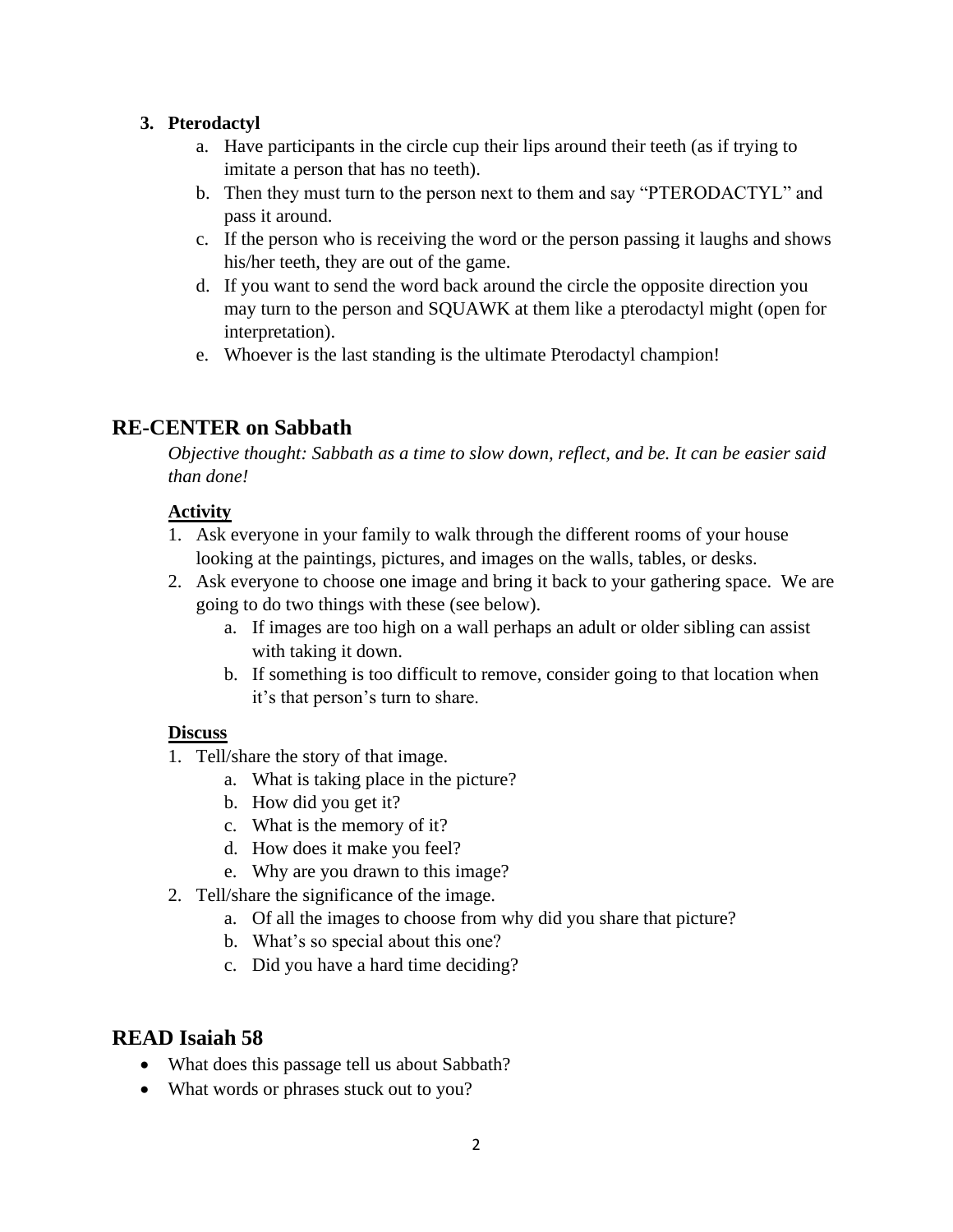- Do you feel like you incorporate Sabbath into your life regularly?
- *Objective thought: Sabbath as a time of doing things in which you delight or bring you joy (using and sharing the gifts and talents God gave you). God said it was good in relation to creating everything and then rested. God enjoyed the creations!*

### **REFLECT on Sabbath**

- 1. Take 3-5 minutes individually making a list of the things in which you delight and/or bring you joy.
	- a. In that time, pick a top three.
	- b. Don't overthink it or try to qualify in any way. Keep it simple.
- 2. Back in the full group, share some, all, or the top three items in your list.
	- a. From the top three, how long has it been since you've completed each of those things in which you delight and/or bring you joy?
	- b. How can you as individuals or as a family help each other find more opportunity to do those things?
		- i. How can you hold one another accountable?
		- ii. How can you encourage one another?

### **\*LISTEN: "Holy as the Day is Spent"** *(\*optional)*

- Link here <https://www.youtube.com/watch?v=pxzO8DyY9e8>
- Meditate on the words being sung
- Discuss: what message do you hear about Sabbath within the song?

### **PRACTICE Sabbath**

- 1. Take a break from the group and find a way to practice Sabbath individually.
	- a. Examples:
		- i. Read scripture
		- ii. Read another book
		- iii. Color
		- iv. Pray
		- v. Nap
		- vi. Journal
		- vii. Write a note to mail to someone
	- b. Reflect on the experience.
		- i. How did you feel going into the time to practice on your own?
		- ii. How did you feel afterward?
		- iii. Was it hard? Easy?
		- iv. Was it enjoyable? If so, why do you think?